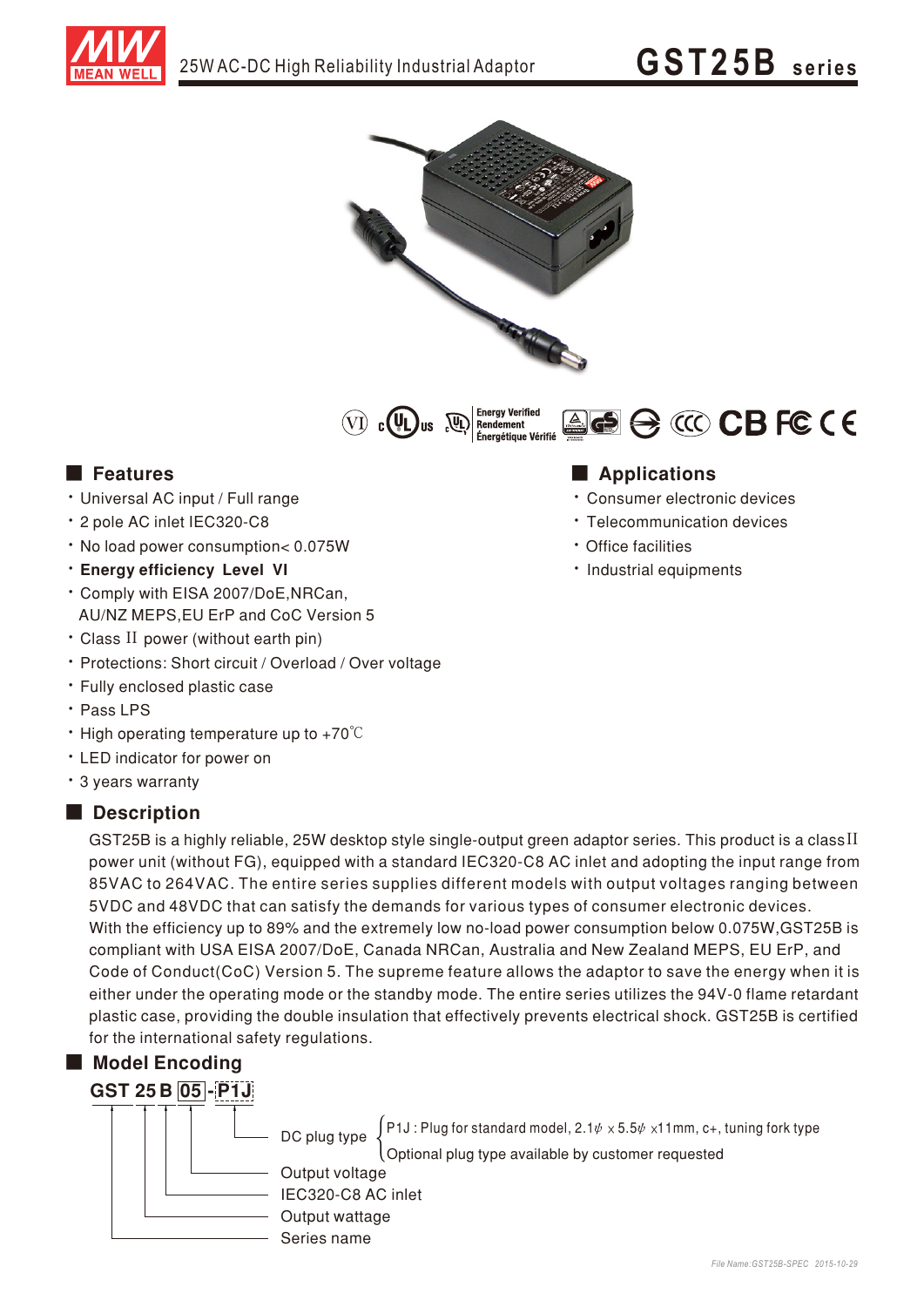

#### **SPECIFICATION**

| ORDER NO.               |                                                                                                                                                                                                                                                                                                                                                                                                                                                                                                                                                                                                                                                                                                                                                                                                                                                                                                                                                                        | GST25B05-P1J                                                                                                     | GST25B07-P1J    |             | GST25B09-P1J GST25B12-P1J GST25B15-P1J GST25B18-P1J GST25B24-P1J GST25B28-P1J GST25B48-P1J |             |             |             |             |             |
|-------------------------|------------------------------------------------------------------------------------------------------------------------------------------------------------------------------------------------------------------------------------------------------------------------------------------------------------------------------------------------------------------------------------------------------------------------------------------------------------------------------------------------------------------------------------------------------------------------------------------------------------------------------------------------------------------------------------------------------------------------------------------------------------------------------------------------------------------------------------------------------------------------------------------------------------------------------------------------------------------------|------------------------------------------------------------------------------------------------------------------|-----------------|-------------|--------------------------------------------------------------------------------------------|-------------|-------------|-------------|-------------|-------------|
|                         | <b>SAFETY MODEL NO.</b>                                                                                                                                                                                                                                                                                                                                                                                                                                                                                                                                                                                                                                                                                                                                                                                                                                                                                                                                                | GST25B05                                                                                                         | GST25B07        | GST25B09    | GST25B12                                                                                   | GST25B15    | GST25B18    | GST25B24    | GST25B28    | GST25B48    |
| <b>OUTPUT</b>           | Note. $2$ 5V<br><b>DC VOLTAGE</b>                                                                                                                                                                                                                                                                                                                                                                                                                                                                                                                                                                                                                                                                                                                                                                                                                                                                                                                                      |                                                                                                                  | 7.5V            | 9V          | 12V                                                                                        | 15V         | <b>18V</b>  | <b>24V</b>  | <b>28V</b>  | 48V         |
|                         | <b>RATED CURRENT</b>                                                                                                                                                                                                                                                                                                                                                                                                                                                                                                                                                                                                                                                                                                                                                                                                                                                                                                                                                   | 4.0A                                                                                                             | 2.93A           | 2.55A       | 2.08A                                                                                      | 1.66A       | 1.38A       | 1.04A       | 0.89A       | 0.52A       |
|                         | <b>CURRENT RANGE</b>                                                                                                                                                                                                                                                                                                                                                                                                                                                                                                                                                                                                                                                                                                                                                                                                                                                                                                                                                   | $0 - 4.0A$                                                                                                       | $0 - 2.93A$     | $0 - 2.55A$ | $0 - 2.08A$                                                                                | $0 - 1.66A$ | $0 - 1.38A$ | $0 - 1.04A$ | $0 - 0.89A$ | $0 - 0.52A$ |
|                         | <b>RATED POWER (max.)</b>                                                                                                                                                                                                                                                                                                                                                                                                                                                                                                                                                                                                                                                                                                                                                                                                                                                                                                                                              | <b>20W</b>                                                                                                       | <b>22W</b>      | 23W         | <b>25W</b>                                                                                 | <b>25W</b>  | <b>25W</b>  | <b>25W</b>  | <b>25W</b>  | <b>25W</b>  |
|                         | RIPPLE & NOISE (max.) Note.3 80mVp-p                                                                                                                                                                                                                                                                                                                                                                                                                                                                                                                                                                                                                                                                                                                                                                                                                                                                                                                                   |                                                                                                                  | 80mVp-p         | 80mVp-p     | 80mVp-p                                                                                    | 100mVp-p    | 150mVp-p    | 180mVp-p    | 240mVp-p    | 240mVp-p    |
|                         | <b>VOLTAGE TOLERANCE Note.4</b>                                                                                                                                                                                                                                                                                                                                                                                                                                                                                                                                                                                                                                                                                                                                                                                                                                                                                                                                        | ±5.0%                                                                                                            | ± 5.0%          | ±5.0%       | ±3.0%                                                                                      | ±3.0%       | ±3.0%       | ±2.0%       | ±2.0%       | ±2.0%       |
|                         | <b>LINE REGULATION</b><br>Note.5                                                                                                                                                                                                                                                                                                                                                                                                                                                                                                                                                                                                                                                                                                                                                                                                                                                                                                                                       | ±1.0%                                                                                                            | ±1.0%           | ±1.0%       | ±1.0%                                                                                      | ±1.0%       | ±1.0%       | ±1.0%       | ±1.0%       | ±1.0%       |
|                         | <b>LOAD REGULATION</b>                                                                                                                                                                                                                                                                                                                                                                                                                                                                                                                                                                                                                                                                                                                                                                                                                                                                                                                                                 | Note.6 $\pm 5.0\%$                                                                                               | ±5.0%           | ±5.0%       | ±3.0%                                                                                      | ±3.0%       | ±3.0%       | ±2.0%       | ±2.0%       | ±2.0%       |
|                         | SETUP, RISE, HOLD UP TIME                                                                                                                                                                                                                                                                                                                                                                                                                                                                                                                                                                                                                                                                                                                                                                                                                                                                                                                                              | 1000ms, 30ms, 50ms/230VAC<br>1500ms, 30ms, 15ms/115VAC at full load                                              |                 |             |                                                                                            |             |             |             |             |             |
| <b>INPUT</b>            | <b>VOLTAGE RANGE</b>                                                                                                                                                                                                                                                                                                                                                                                                                                                                                                                                                                                                                                                                                                                                                                                                                                                                                                                                                   | Note.7 $85 - 264$ VAC                                                                                            |                 |             |                                                                                            |             |             |             |             |             |
|                         | <b>FREQUENCY RANGE</b>                                                                                                                                                                                                                                                                                                                                                                                                                                                                                                                                                                                                                                                                                                                                                                                                                                                                                                                                                 | $47 - 63$ Hz                                                                                                     |                 |             |                                                                                            |             |             |             |             |             |
|                         | EFFICIENCY (Typ.)                                                                                                                                                                                                                                                                                                                                                                                                                                                                                                                                                                                                                                                                                                                                                                                                                                                                                                                                                      | 81.5%                                                                                                            | 84.5%           | 85%         | 86.5%                                                                                      | 87%         | 87%         | 88%         | 88%         | 89%         |
|                         | <b>AC CURRENT</b>                                                                                                                                                                                                                                                                                                                                                                                                                                                                                                                                                                                                                                                                                                                                                                                                                                                                                                                                                      | 0.35A / 230VAC<br>0.6A/115VAC                                                                                    |                 |             |                                                                                            |             |             |             |             |             |
|                         | <b>INRUSH CURRENT (max.)</b>                                                                                                                                                                                                                                                                                                                                                                                                                                                                                                                                                                                                                                                                                                                                                                                                                                                                                                                                           | 35A/115VAC<br>65A/230VAC                                                                                         |                 |             |                                                                                            |             |             |             |             |             |
|                         | <b>LEAKAGE CURRENT(max.)</b>                                                                                                                                                                                                                                                                                                                                                                                                                                                                                                                                                                                                                                                                                                                                                                                                                                                                                                                                           |                                                                                                                  | 0.25mA / 240VAC |             |                                                                                            |             |             |             |             |             |
| <b>PROTECTION</b>       | <b>OVERLOAD</b>                                                                                                                                                                                                                                                                                                                                                                                                                                                                                                                                                                                                                                                                                                                                                                                                                                                                                                                                                        | 110 $\sim$ 150% rated output power                                                                               |                 |             |                                                                                            |             |             |             |             |             |
|                         |                                                                                                                                                                                                                                                                                                                                                                                                                                                                                                                                                                                                                                                                                                                                                                                                                                                                                                                                                                        | Protection type: Hiccup mode, recovers automatically after fault condition is removed                            |                 |             |                                                                                            |             |             |             |             |             |
|                         | <b>OVER VOLTAGE</b>                                                                                                                                                                                                                                                                                                                                                                                                                                                                                                                                                                                                                                                                                                                                                                                                                                                                                                                                                    | 110 $\sim$ 140% rated output voltage                                                                             |                 |             |                                                                                            |             |             |             |             |             |
|                         |                                                                                                                                                                                                                                                                                                                                                                                                                                                                                                                                                                                                                                                                                                                                                                                                                                                                                                                                                                        | Protection type: Clamp by zener diode                                                                            |                 |             |                                                                                            |             |             |             |             |             |
| <b>ENVIRONMENT</b>      | <b>WORKING TEMP.</b>                                                                                                                                                                                                                                                                                                                                                                                                                                                                                                                                                                                                                                                                                                                                                                                                                                                                                                                                                   | $-30 \sim +70^{\circ}$ C (Refer to "Derating Curve")                                                             |                 |             |                                                                                            |             |             |             |             |             |
|                         | <b>WORKING HUMIDITY</b>                                                                                                                                                                                                                                                                                                                                                                                                                                                                                                                                                                                                                                                                                                                                                                                                                                                                                                                                                | 20% ~ 90% RH non-condensing                                                                                      |                 |             |                                                                                            |             |             |             |             |             |
|                         | <b>STORAGE TEMP., HUMIDITY</b>                                                                                                                                                                                                                                                                                                                                                                                                                                                                                                                                                                                                                                                                                                                                                                                                                                                                                                                                         | $-40 \sim +85^{\circ}$ C, 10 ~ 95% RH                                                                            |                 |             |                                                                                            |             |             |             |             |             |
|                         | <b>TEMP. COEFFICIENT</b>                                                                                                                                                                                                                                                                                                                                                                                                                                                                                                                                                                                                                                                                                                                                                                                                                                                                                                                                               | $\pm$ 0.03% / °C (0 ~ 50°C)                                                                                      |                 |             |                                                                                            |             |             |             |             |             |
|                         | VIBRATION                                                                                                                                                                                                                                                                                                                                                                                                                                                                                                                                                                                                                                                                                                                                                                                                                                                                                                                                                              | 10 ~ 500Hz, 2G 10min./1cycle, period for 60min. each along X, Y, Z axes                                          |                 |             |                                                                                            |             |             |             |             |             |
|                         | <b>SAFETY STANDARDS</b><br><b>WITHSTAND VOLTAGE</b>                                                                                                                                                                                                                                                                                                                                                                                                                                                                                                                                                                                                                                                                                                                                                                                                                                                                                                                    | UL60950-1, CSA C22.2, TUV EN60950-1, BSMI CNS14336, CCC GB4943 approved<br>I/P-O/P:4242VDC                       |                 |             |                                                                                            |             |             |             |             |             |
| <b>SAFETY &amp;</b>     | <b>ISOLATION RESISTANCE</b>                                                                                                                                                                                                                                                                                                                                                                                                                                                                                                                                                                                                                                                                                                                                                                                                                                                                                                                                            | I/P-O/P:100M Ohms / 500VDC / 25°C / 70% RH                                                                       |                 |             |                                                                                            |             |             |             |             |             |
| <b>EMC</b><br>(Note. 8) | <b>EMC EMISSION</b>                                                                                                                                                                                                                                                                                                                                                                                                                                                                                                                                                                                                                                                                                                                                                                                                                                                                                                                                                    | Compliance to EN55022 class B, EN61000-3-2,3, FCC PART 15 / CISPR22 class B, CNS13438 class B, GB9254, GB17625.1 |                 |             |                                                                                            |             |             |             |             |             |
|                         | <b>EMC IMMUNITY</b>                                                                                                                                                                                                                                                                                                                                                                                                                                                                                                                                                                                                                                                                                                                                                                                                                                                                                                                                                    | Compliance to EN61000-4-2,3,4,5,6,8,11, light industry level, criteria A                                         |                 |             |                                                                                            |             |             |             |             |             |
|                         | <b>MTBF</b>                                                                                                                                                                                                                                                                                                                                                                                                                                                                                                                                                                                                                                                                                                                                                                                                                                                                                                                                                            | 500Khrs min. MIL-HDBK-217F(25°C)                                                                                 |                 |             |                                                                                            |             |             |             |             |             |
| <b>OTHERS</b>           | <b>DIMENSION</b>                                                                                                                                                                                                                                                                                                                                                                                                                                                                                                                                                                                                                                                                                                                                                                                                                                                                                                                                                       | 79*54*33mm (L*W*H)                                                                                               |                 |             |                                                                                            |             |             |             |             |             |
|                         | <b>PACKING</b>                                                                                                                                                                                                                                                                                                                                                                                                                                                                                                                                                                                                                                                                                                                                                                                                                                                                                                                                                         | 191.5g; 60pcs/12.5Kg/1.22CUFT                                                                                    |                 |             |                                                                                            |             |             |             |             |             |
| <b>CONNECTOR</b>        | <b>PLUG</b>                                                                                                                                                                                                                                                                                                                                                                                                                                                                                                                                                                                                                                                                                                                                                                                                                                                                                                                                                            | See page 3,4 ; Other type available by customer requested                                                        |                 |             |                                                                                            |             |             |             |             |             |
|                         | <b>CABLE</b>                                                                                                                                                                                                                                                                                                                                                                                                                                                                                                                                                                                                                                                                                                                                                                                                                                                                                                                                                           | See page 3.4 ; Other type available by customer requested                                                        |                 |             |                                                                                            |             |             |             |             |             |
| <b>NOTE</b>             | 1.All parameters are specified at 230VAC input, rated load, 25 <sup>°</sup> C 70% RH ambient.<br>2.DC voltage: The output voltage set at point measure by plug terminal & 50% load.<br>3. Ripple & noise are measured at 20MHz by using a 12" twisted pair terminated with a 0.1uf & 47uf capacitor.<br>4. Tolerance: includes set up tolerance, line regulation, load regulation.<br>5. Line regulation is measured from low line to high line at rated load.<br>6. Load regulation is measured from 10% to 100% rated load.<br>7. Derating may be needed under low input voltage. Please check the derating curve for more details.<br>8. The power supply is considered as an independent unit, but the final equipment still need to re-confirm that the whole system complies with the<br>EMC directives. For guidance on how to perform these EMC tests, please refer to "EMI testing of component power supplies."<br>(as available on http://www.meanwell.com) |                                                                                                                  |                 |             |                                                                                            |             |             |             |             |             |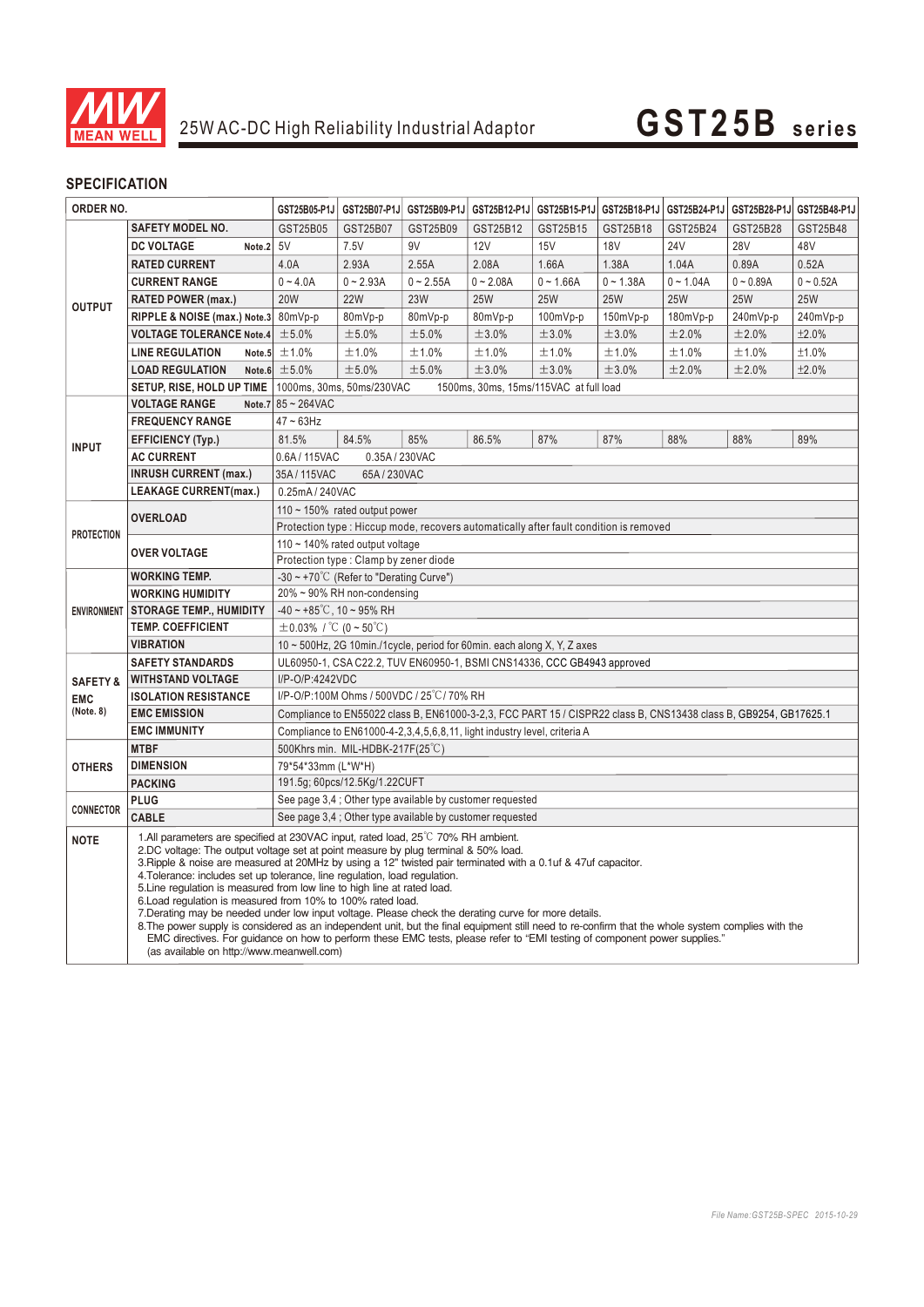

## 25W AC-DC High Reliability Industrial Adaptor **GST25B** series